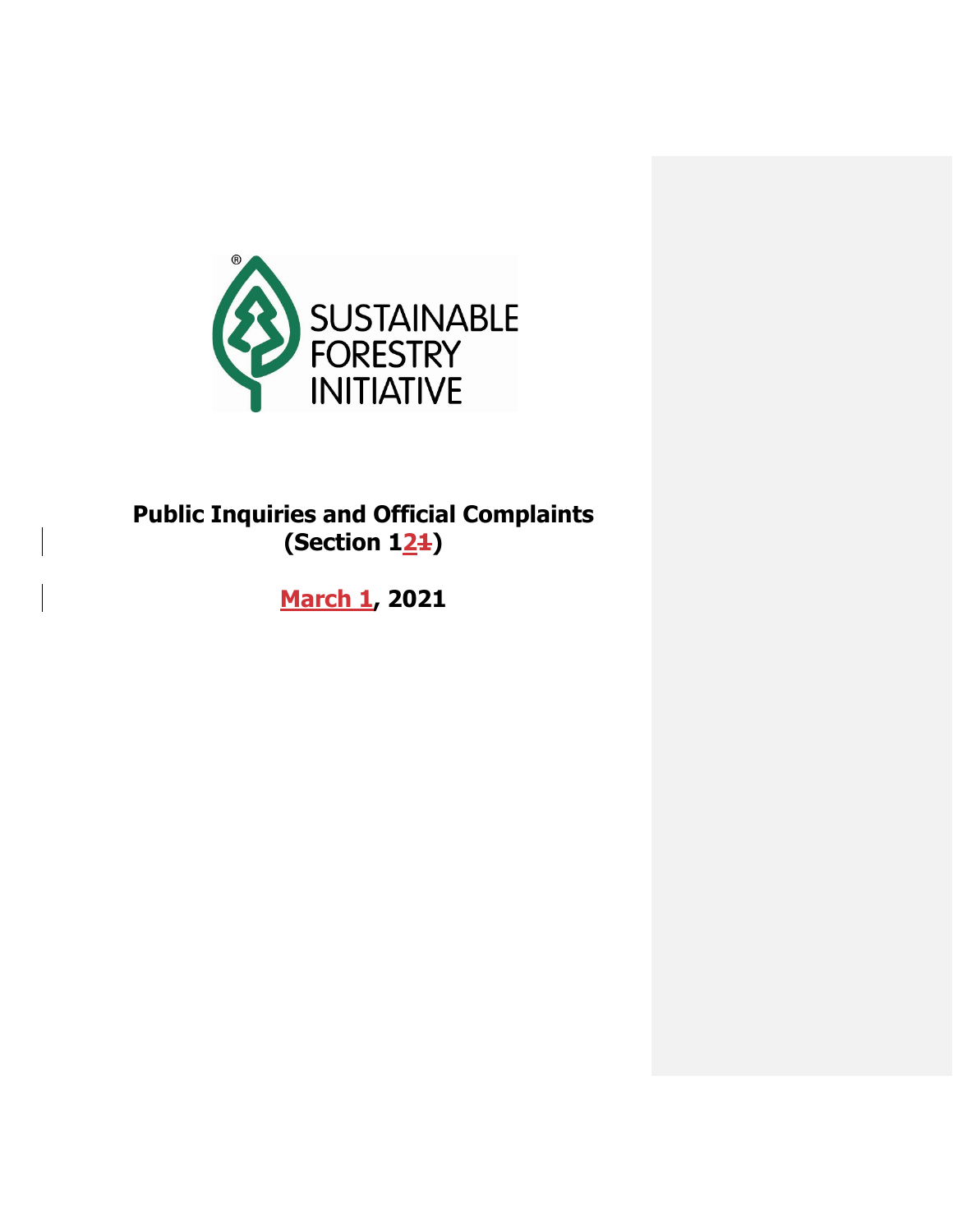## **Table of Contents**

| <b>INTRODUCTION</b>                                                                                            |   |
|----------------------------------------------------------------------------------------------------------------|---|
| 1. PUBLIC INQUIRIES REGARDING INCONSISTENT PRACTICES 3                                                         |   |
| 2. OFFICIAL COMPLAINTS QUESTIONING THE VALIDITY OF A CERTIFICATION TO SFI<br>SECTIONS 2, $\Theta$ R-3, 4 AND 5 | 4 |
| 3. CHALLENGES OR COMPLAINTS REGARDING SFI ON-PRODUCT LABEL USE (SECTION 6) 5                                   |   |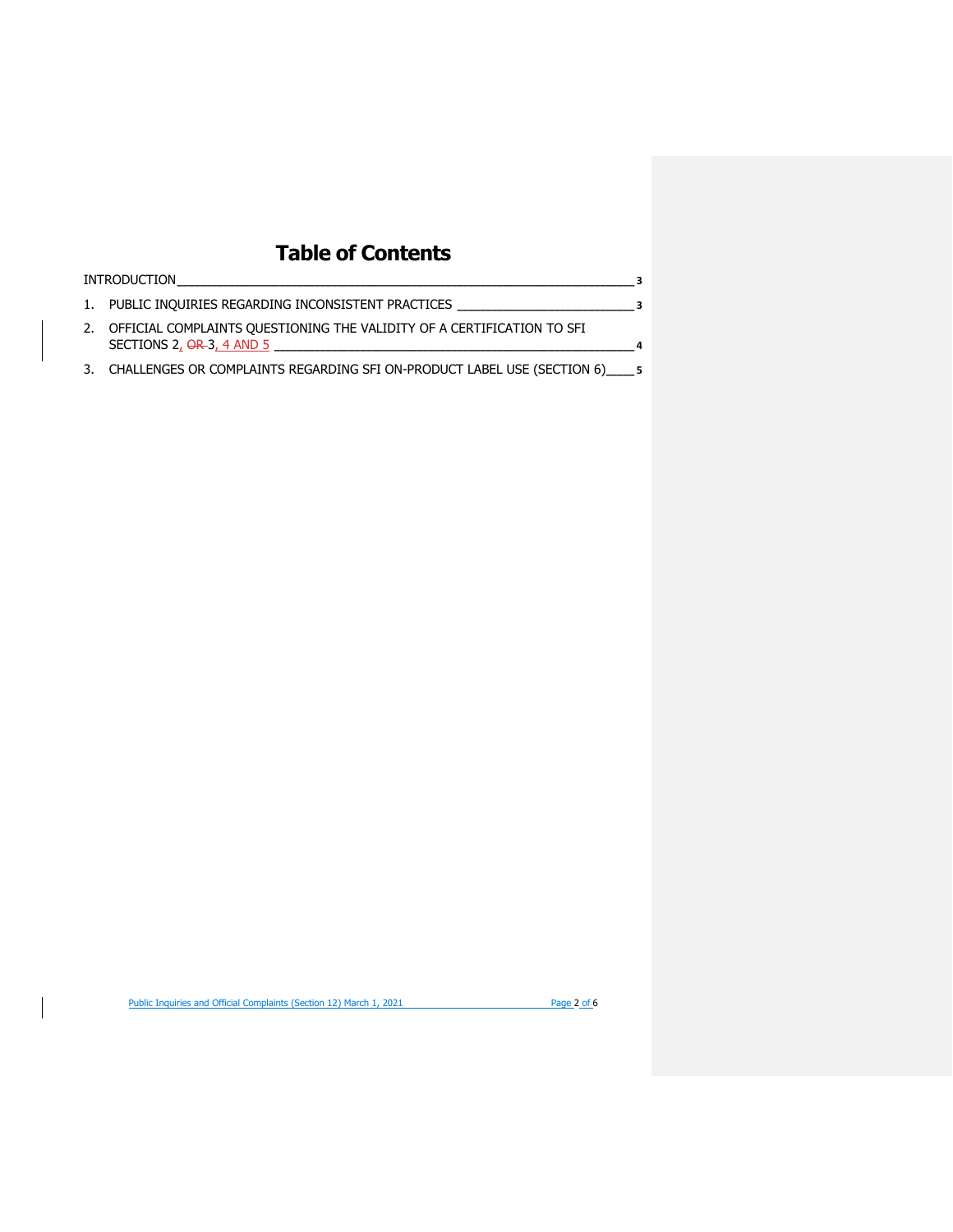#### <span id="page-2-0"></span>**Introduction**

A process that openly investigates concerns and official complaints is an important component of any legitimate certification program. The transparency requirements of the SFI 2022 Standards and supporting documents allow individuals and organizations to bring forward questions and concerns using two different processes as outlined in this section.

The "Public Inquiries Regarding Inconsistent Practices" (number 1 below) shall be used for general inquiries from the public and to promptly review and apply corrective actions, if warranted, in situations where isolated deficiencies in implementing the requirements of the SFI 2022 Forest Management, SFI 2022 Fiber Sourcing<sub>z</sub>-or SFI 2022 Chain-of-Custody, or SFI 2022 Certified Sourcing Standards standards may have occurred.

Inquiries that involve multiple or systemic instances of alleged nonconformity that challenge the validity of a certification shall be addressed using the process outlined in "Official Complaints Questioning the Validity of a Certification" (number 2 below).

An official complaint does not challenge the credibility or the content of the standard requirements; rather it challenges the audit findings and the decision of the *certification body* to grant the certification, or events occurring since the audit that question the maintenance of the certification.

In instances where there is disagreement on the process to be applied, *SFI Inc.* shall serve as the higher authority in determining which process is most appropriate.

## <span id="page-2-1"></span>**1. Public Inquiries regarding Inconsistent Practices against the** SFI 2022 Forest Management Standard **or** SFI 2022 Fiber Sourcing Standard

Any individual or organization (the complainant)party with information or claims about a Program Participant's Certified Organization's individual practices that may be in nonconformity may seek to have those claims investigated.

The complainant shall present specific claim(s) of inconsistent *practice* in writing and in sufficient detail to the *Certified OrganizationProgram Participant*. Within 45 days of receipt of the claim of inconsistent *practice*, the *Certified OrganizationProgram Participant* shall respond to the complainant and forward a copy of the claim of inconsistent practice and its response to their certification body for review at the next via surveillance or certification audits.

The certification body shall investigate the validity of the inconsistent practice report and the Program Participant's Certified Organization's response and resolution of the claim at the time of the next scheduled surveillance audit. Once the certification body has completed its investigation of the inconsistent practice report it shall communicate its findings to the complainant and the certified organization.

A complainant who believes the issue has not been satisfactorily resolved may provide its original documentation and the response from the Certified OrganizationProgram Participant to the appropriate SFI Implementation Committee Inconsistent Practices Program, which shall investigate and respond to the claim of inconsistent *practice(s)* within 45 days of receipt of documentation.

Public Inquiries and Official Complaints (Section 12) March 1, 2021 Page 3 of 6

**Commented [SFI 1]:** Repeated below under number 2

**Commented [SFI2]:** Edits to clarify the inconsistent practices reporting investigation process.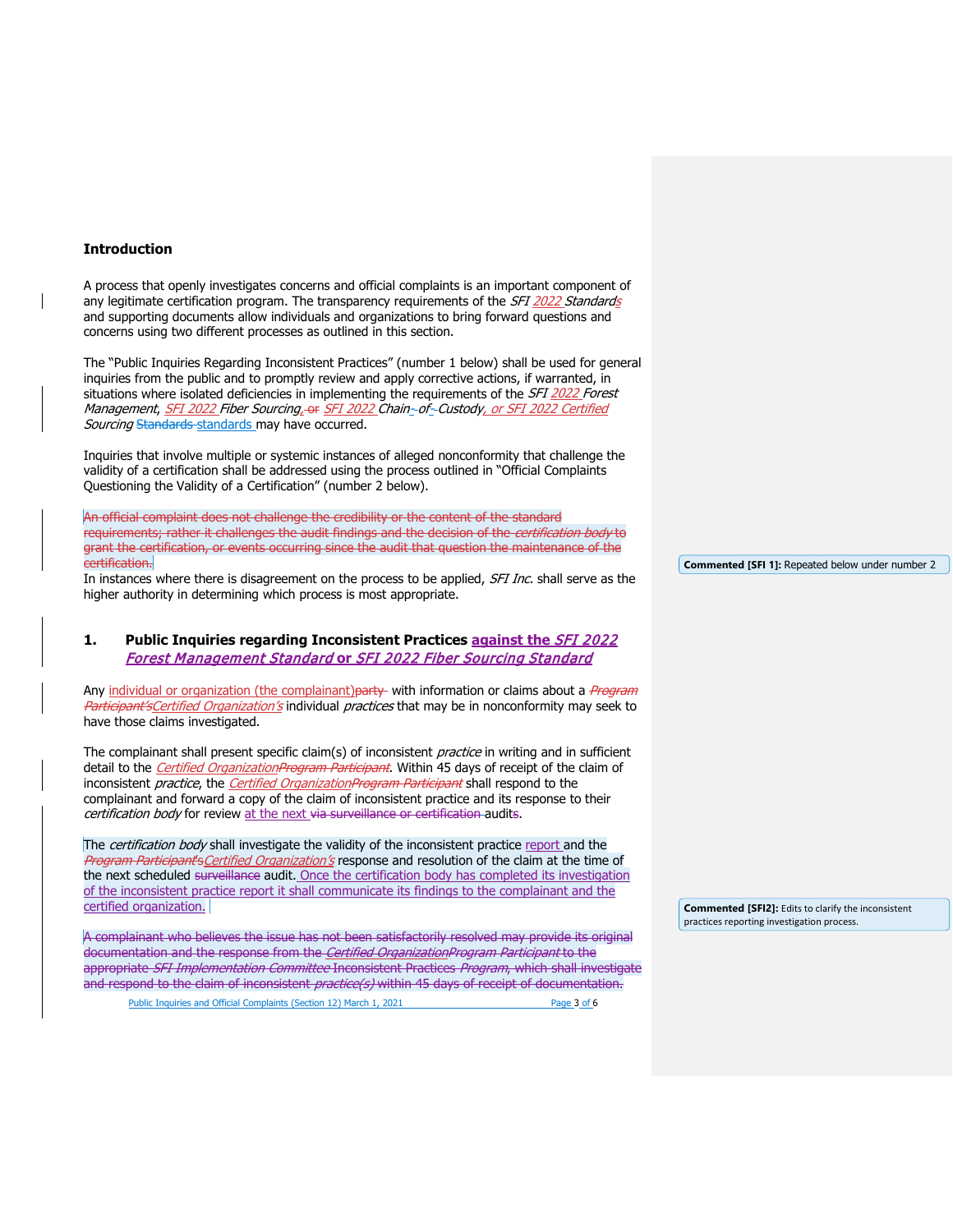The SFI Implementation Committee shall provide copies of its findings and any recommended actions to both the *Certified OrganizationProgram Participant* and the complainant. The *Certified* OrganizationProgram Participant shall forward the results of the SFI Implementation Committee investigation to its certification body.

In the event litigation is involved between the complainantexternal party and Program ParticipantCertified Organization, the inconsistent practices process shall be suspended pending resolution of the litigation. It shall be re-started following resolution of the litigation if SFI nonconformity issues remain.

## <span id="page-3-0"></span>**2. Official Complaints Questioning the Validity of a Certification to** SFI **Sections 2, or 3, 4, and 5**

The official complaint process is an important component of any legitimate certification *program*, including SFIthe SFI program. The official complaint process allows individuals or organizations to have their complaint regarding the validity of a certification openly and independently investigated. A complaint does not challenge the credibility or the content of the SFI 202215-2019 Standards, rather it challenges the audit findings and the decision to grant the certification, or events that have happened since the last audit that questions the maintenance of the certification.

#### **2.1 Official Complaint Process**

- **2.1.1** The complainant communicates outlines their concerns and in sufficient detail in a letter to the Program Participant'sto the Certified Organization and the Certified Organization's certification body.
- **2.1.2** For complaints regarding a SFI 2022 Chain-of-Custody Standard Certified Organization, the Certified Organization and the certification body shall acknowledge receipt of the complaint within 10 working days. The certification body may request additional specifics associated with the concerns and will investigate the issue in accordance with their official complaint procedures that were approved by their accreditation body.
- **2.1.3** If the *certification body* finds a sound basis for the official complaint then it shall would require the *Certified OrganizationProgram Participant* to take corrective action to address the complaint and advise the complainant accordingly.
- **2.1.4** If the *certification body* does not find a sound basis for the complaint and determines the certification was appropriately granted and Program Participant's Certified Organization's performance has not changed since the certification, it would inform the complainant of this.
- **2.1.5** If the findings of the *certification body* do not satisfy the complainant then they can appeal to bring their complaint to the accreditation body that accredited the certification body, for investigation (which is either ANSI-ASO National Accreditation [Body](http://www.anab.org/) (www.anab.org) or the [Standards Council of Canada](http://www.scc.ca/) (www.scc.ca). The

Public Inquiries and Official Complaints (Section 12) March 1, 2021 Page 4 of 6

**Commented [SFI3]:** Edit to remove SIC from the review process -addresses the potential appearance of a conflict of interest when reviewing the report.

**Commented [SFI4]:** Alignment with PEFC COC ST 2002.

**Commented [SFI5]:** Correct term for Accreditation Body review and determination is 'complaint' not 'appeal'.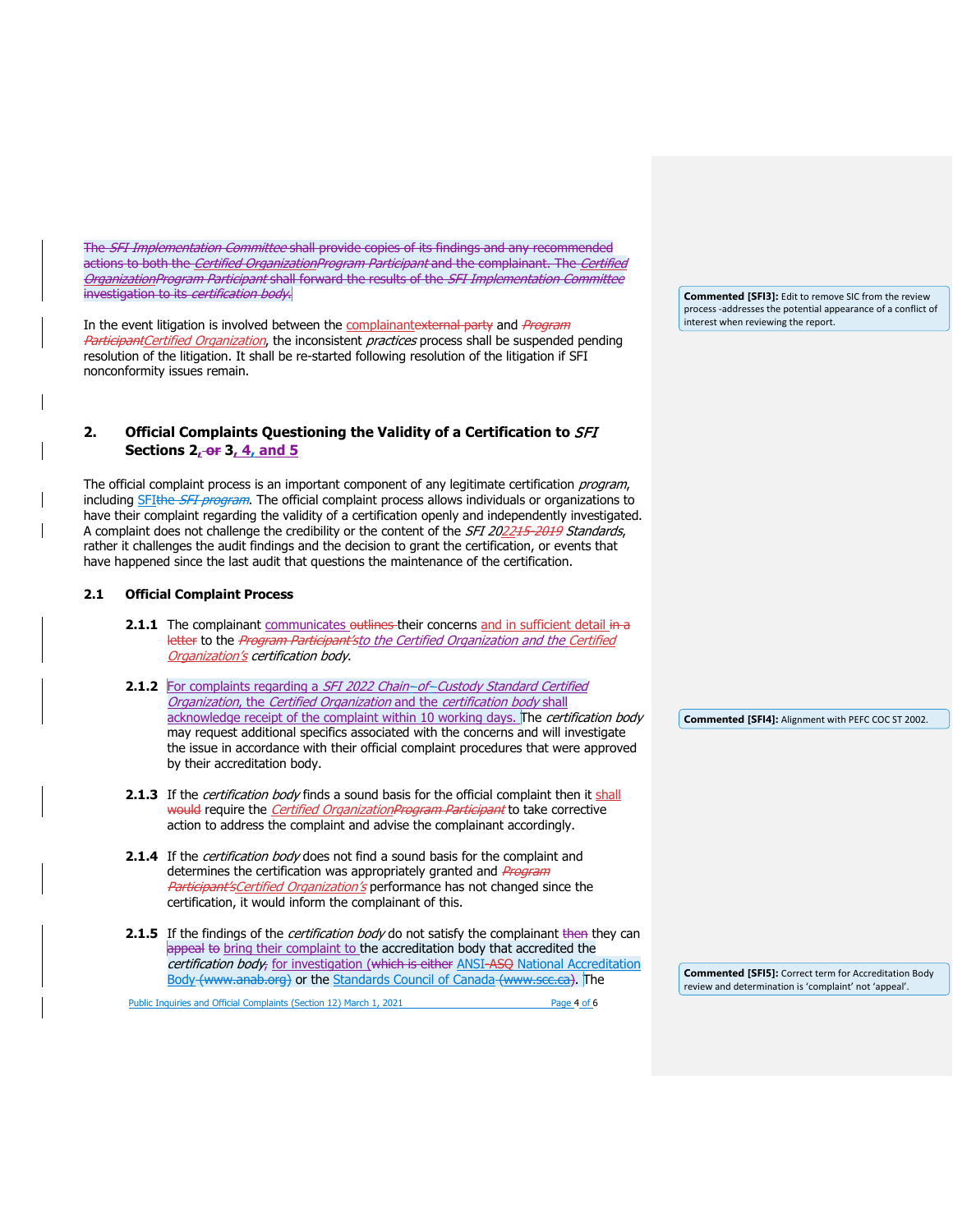accreditation body would then conduct its own investigation into the complaint as the highest authority.

**2.1.6** In the event litigation is involved between the complainant and the *Certified* OrganizationProgram Participant, the complaint process shall be suspended pending resolution of the litigation. It shall be re-started following resolution of the litigation if SFI nonconformity issues remain.

#### **3. Public Inquiries Regarding Inconsistent Practices and the ILO Core Conventions (87, 98 and 111)**

Any party with information or claims about a Program Participant'sCertified Organization's individual practices that may be in nonconformity may seek to have those claims investigated.

The complainant shall present specific claims of nonconformity in writing and in sufficient detail to the Program Participant. Within 45 days of receipt of the complaint, the Certified OrganizationProgram Participant shall respond to the complainant and forward a copy of the complaint and its response to the Program Participant's Certified Organization's certification body for future review via surveillance or certification audits.

A complainant who believes the issue has not been satisfactorily resolved may provide its original documentation and the response from the *Certified OrganizationProgram Participant* to the *SFI ILO* Task Force which shall investigate the allegations and provide copies of its findings and any recommended actions to the *SFI Inc.* Board of Directors bi-annually. The *SFI Inc.* Board of Directors shall provide copies of its findings and required actions to the SFI ILO Task Force, the Program Participant, certification body and the complainant.

Concerns regarding compliance with other labor laws and regulations are not covered by the process here in Section 11 part 3. In addition, any ILO related issue that is being addressed through a formal grievance process or before any of the agencies established by the U.S. National Labor Relations Act (NLRA), the appropriate Provincial Labour Code or Act, or the courts until those processes are completed will not be subject to review, consideration or recommendations by the SFI ILO Task Force nor by the SFI Inc. Board of Directors.

### <span id="page-4-0"></span>**3. Challenges or Complaints regarding SFI On-Product Label Use (Section 65)**

- **4.1** The Office of Label Use and Licensing will hear challenges or complaints regarding SFI onproduct label use
- **4.2** If an SFI on-product label user fails to comply with any aspects of this document, approval for SFI on-product label use may be withdrawn.
- **4.3** Any party with information or claims about the practices of a Certified OrganizationProgram Participant or label user, or questions about the validity of a Program Participant's Certified

Public Inquiries and Official Complaints (Section 12) March 1, 2021 Page 5 of 6

**Commented [SFI 6]:** This entire to be deleted and the complaint process in 2 used in its place or refer to ILO Guidance in SFI Section 7.